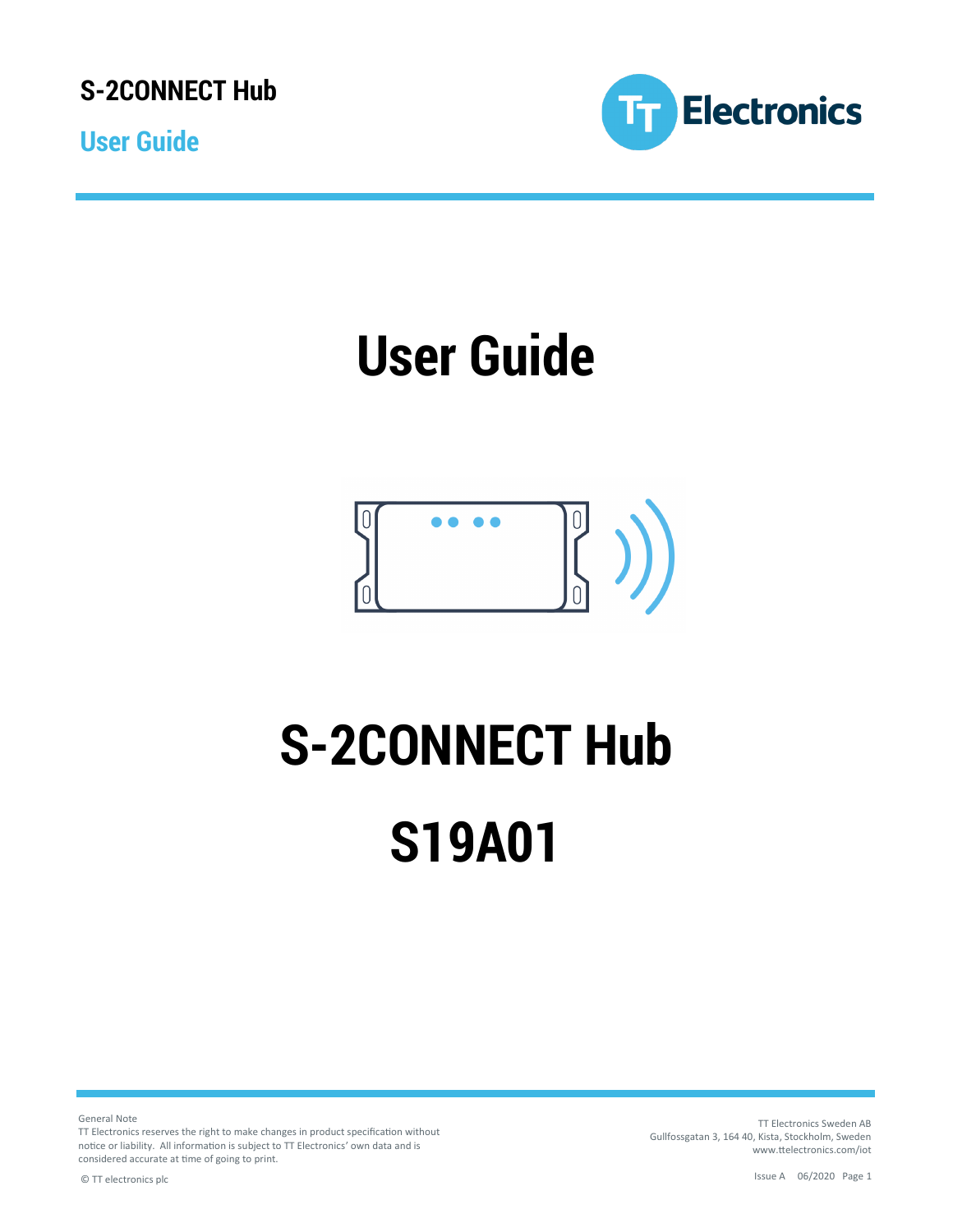### **User Guide**

**1 Contents**



3 3

#### 2 2.1 Introduction Packet contents 3 Environmental information 3 4 Safety Precautions and prohibited handling 4 5 General guidelines **5** 6 6.1 6.2 6.3 6.4 6.5 Installation and usage Mounting Switching the device on Using the device Battery operation LED functionality Error handling, faults and repairing Error handling First action GNSS Cellular network malfunction Faults and repairing

| 7        | 8<br>Operating and maintenance recommendations |    |  |
|----------|------------------------------------------------|----|--|
| 8        | Error handling, faults and repairing           | 8  |  |
| 8.1      | <b>Error handling</b>                          |    |  |
| 8.1.1    | <b>First action</b>                            | 8  |  |
| 8.1.2    | <b>GNSS</b>                                    | 8  |  |
| 8.1.3    | <b>Cellular network malfunction</b>            | 8  |  |
| 8.2      | <b>Faults and repairing</b>                    | 8  |  |
| g        | <b>Accessories and Peripherals</b>             | 8  |  |
| 10       | <b>Technical parameters</b>                    | 9  |  |
| 10.1     | <b>Technical data</b>                          |    |  |
| 10.2     | Radio drequencies                              | 9  |  |
| 11       | Compliances                                    | 10 |  |
| 11.1     | <b>Declaration of Conformity</b>               |    |  |
| 11.2     | <b>FCC Compliance</b>                          | 10 |  |
| 11.3     | Approved modules                               | 11 |  |
| 11.3.1   | Quectel BG96                                   | 11 |  |
| 11.3.1.1 | <b>FCC Labelling</b>                           | 11 |  |
| 11.3.2   | Telit BlueMod+S42                              |    |  |
| 11.3.2.1 | <b>FCC Labelling</b>                           | 11 |  |
| 11.3.2.2 | <b>Bluetooth Qualification</b>                 | 11 |  |
|          |                                                |    |  |

General Note

TT Electronics reserves the right to make changes in product specification without notice or liability. All information is subject to TT Electronics' own data and is considered accurate at time of going to print.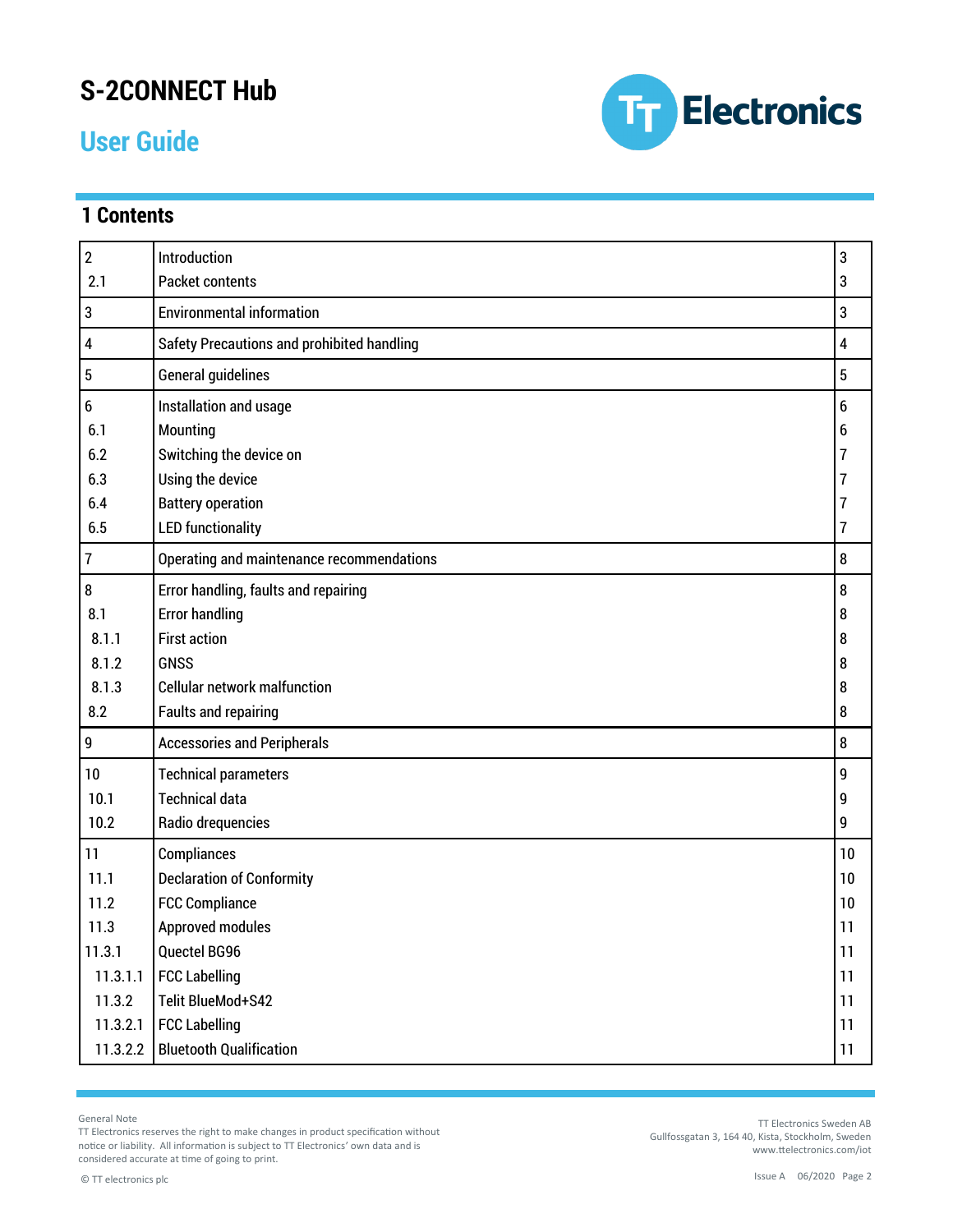### **User Guide**



### **2 Introduction**

Thank you for choosing a TT Electronics product. Please read the user guide thoroughly before bringing this device into service.

#### **2.1 Packet Contents**

- 1. S-2CONNECT Hub
- 2. Quick Start Guide

The power supply is provided separately.

### **3 Environmental information**



This symbol on the device or the package means that all electronic and electric equipment should not be mixed with general household waste. The disposal of the device after it's lifecycle could harm the environment. Do not dispose the unit (or batteries) as unsorted municipal waste; it should be taken to a specialized company for recycling. This device should be returned to your distributor or to a local recycling service. Respect the local environmental rules.

**If in doubt, contact your local waste disposal authorities.**

### **REACH**

TT Electronics complies with the REACH (Registration, Evaluation, Authorisation, and Restriction of Chemicals regulatory framework). Read more at [www.s-2connect.com](http://www.s-2connect.com) 

General Note

TT Electronics reserves the right to make changes in product specification without notice or liability. All information is subject to TT Electronics' own data and is considered accurate at time of going to print.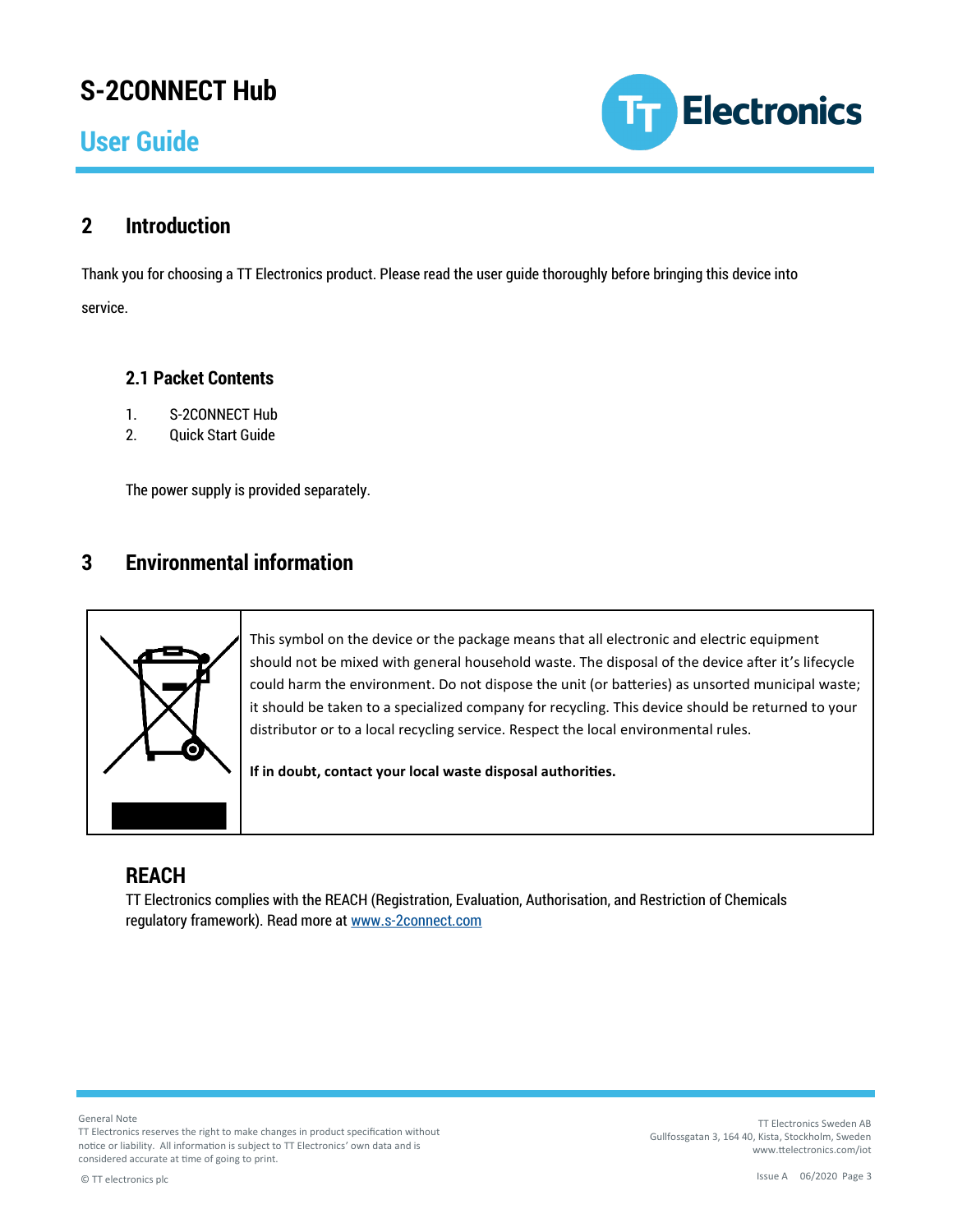### **User Guide**



### **4 Safety Precautions and Prohibited Handling**

| DO NOT ATTEMPT TO INSTALL, USE OR MAINTAIN THE S-2CONNECT Hub UNITL YOU HAVE READ<br>AND FULLY UNDERSTOOD THESE INSTRUCTIONS. BE SURE THIS INFORMATION REACHES THE OPER-<br>ATOR AND STAYS WITH THE PRODUCT AFTER INSTALLATION. DO NOT PERMIT UNTRAINED PER-<br>SONS TO INSTALL, USE OR MAINTAIN THIS PRODUCT. |
|----------------------------------------------------------------------------------------------------------------------------------------------------------------------------------------------------------------------------------------------------------------------------------------------------------------|
| Inspect the device for physical damage and contamination. Do not connect the device, or accessory if<br>you detect oil, grease, water, broken or damaged parts.                                                                                                                                                |
| When unpacking the device, make sure to handle it with care. Rough handling may shock the device,<br>causing damage. Check that the device is free from cracks, fractures, leakage.                                                                                                                            |
| Do not place the device near any other device that may cause sparks (such as a switch or a fuse). The<br>battery may generate flammable gas when charged, so always ensure the battery is kept away from<br>open fire and/or flames to prevent sparks from igniting or causing explosions.                     |
| Do not allow the device to be immersed in water/sea-water.                                                                                                                                                                                                                                                     |
| Do not attempt to disassemble or destroy the unit. The product must be handed over to an authorized<br>workshop for maintenance and to a suitable recycling station when it is taken out of service.                                                                                                           |
| Use this product only within specified temperatures.                                                                                                                                                                                                                                                           |
| Do not place other products or objects on top of S-2CONNECT Hub or the performance of the device<br>internal antennas may be compromised.                                                                                                                                                                      |

| This product contains a battery. The battery is NOT replaceable.<br>Pay special attention to the battery if the product is taken out of use, and if the product is up for dis-<br>posal. Dispose used batteries as hazardous waste. |
|-------------------------------------------------------------------------------------------------------------------------------------------------------------------------------------------------------------------------------------|
|                                                                                                                                                                                                                                     |

General Note

TT Electronics reserves the right to make changes in product specification without notice or liability. All information is subject to TT Electronics' own data and is considered accurate at time of going to print.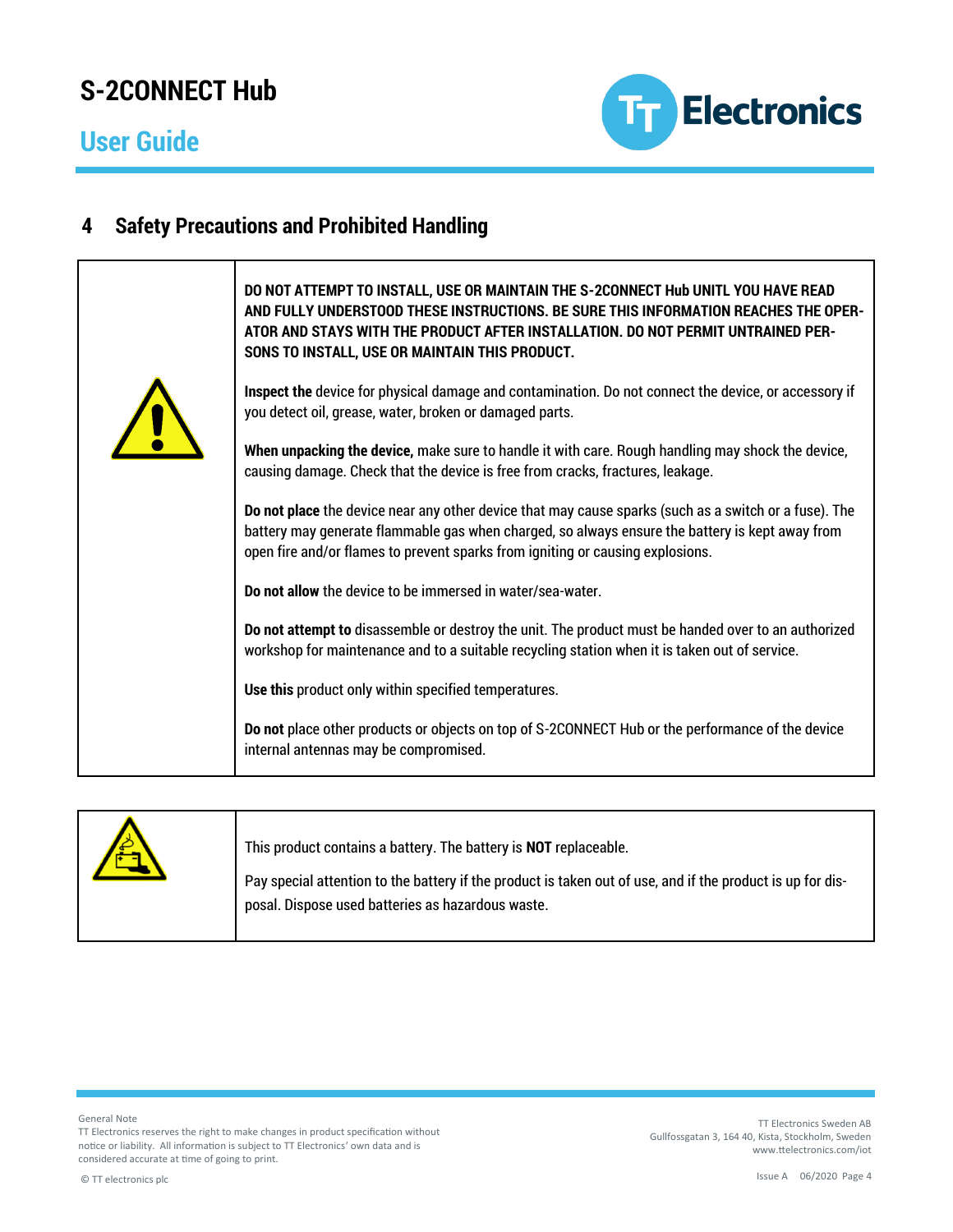### **User Guide**



### **5 General Guidelines**



Familiarise yourself with the functions of the device before using it.

All modifications of the device are forbidden for safety reasons. Damage caused by user modifications to the device is not covered by warranty.

Only use the device for its intended purpose. Using the device in an unauthorised way will void the warranty.

Damage caused by disregard of guidelines in this manual is not covered by the warranty and the dealer will not accept responsibility for any ensuing defects or problems.

TT Electronics, nor its authorised resellers can be held responsible for any damage (extraordinary, incidental or indirect) – of any nature (financial or physical) arising from possession, use or failure of this product.

Due to ongoing product development, the actual product appearance may differ from the images used in this document.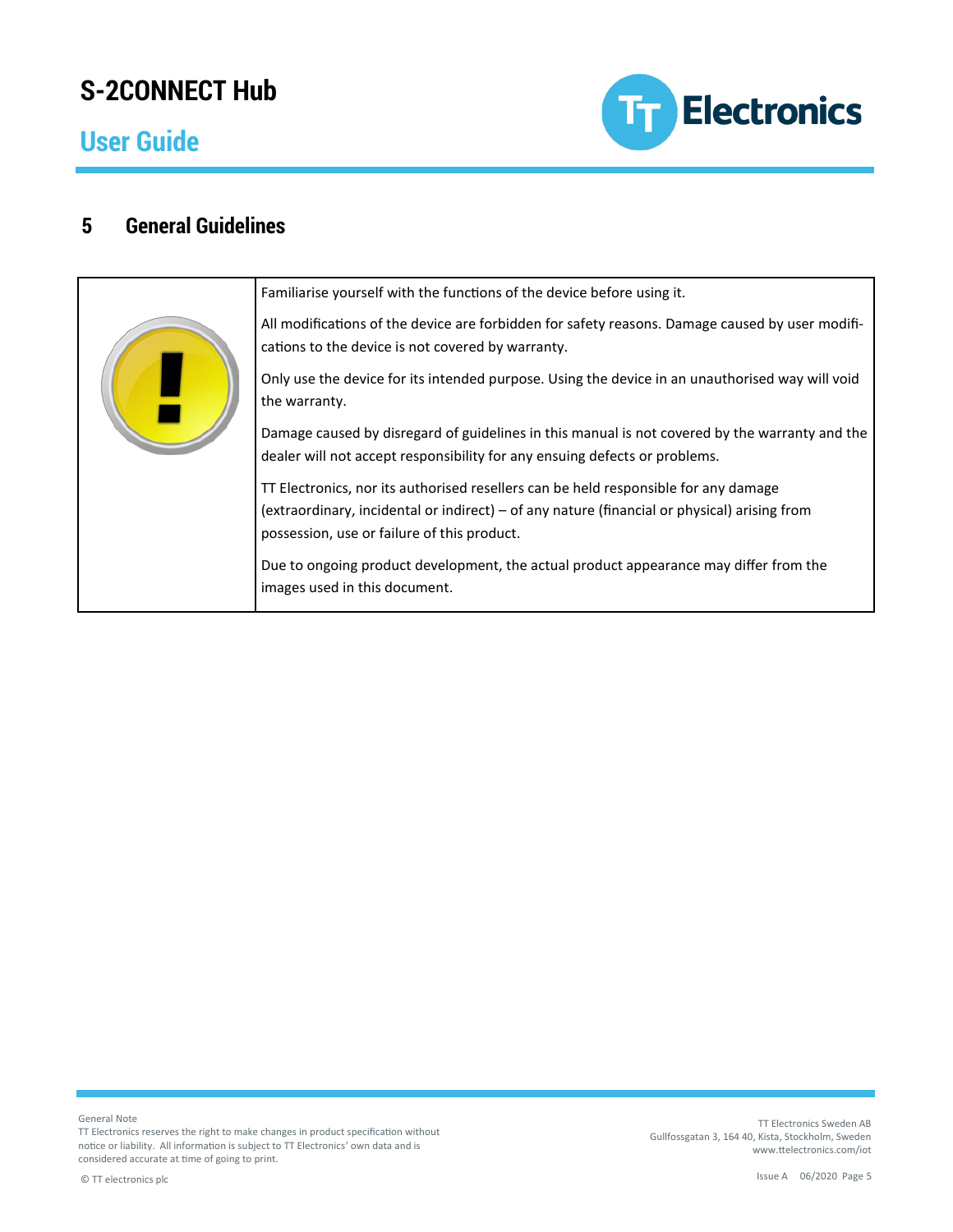### **User Guide**



#### **6 Installation and usage**

- 1. Make sure there is no damage to the equipment.
- 2. Choose your suitable installation location. Consider the environmental requirements and be advised that this device contains antennas that could be affected from other equipment within close range.
- 3. Connect the power supply
- 4. Check the LED's to verify proper operation
- 5. Log in to the webpage provided to make changes in the default configuration.

#### **6.1 Mounting**

This product can be mounted on any type of surface with standard screws (not included in the package). It can be mounted in any desirable direction except that the device should not be mounted with the USB connector upwards if there is any risk for water or other fluids pouring over the device.

The device can be used as a portable device and does not require fixed installation.



If the product is mounted on metallic surface, or close to substantial amount of metal the antenna performances might get compromised. For full functioning antenna performance, the device should be mounted not less than 30 mm from metal.

Avoid placing the unit close to powerful electromagnetic equipment.



S-2CONNECT Hub has a high IP-rating and temperature range, and are designed for outdoor use. Ensure the USB cap is closed when using outdoors. Indoor charging only.



General Note

TT Electronics reserves the right to make changes in product specification without notice or liability. All information is subject to TT Electronics' own data and is considered accurate at time of going to print.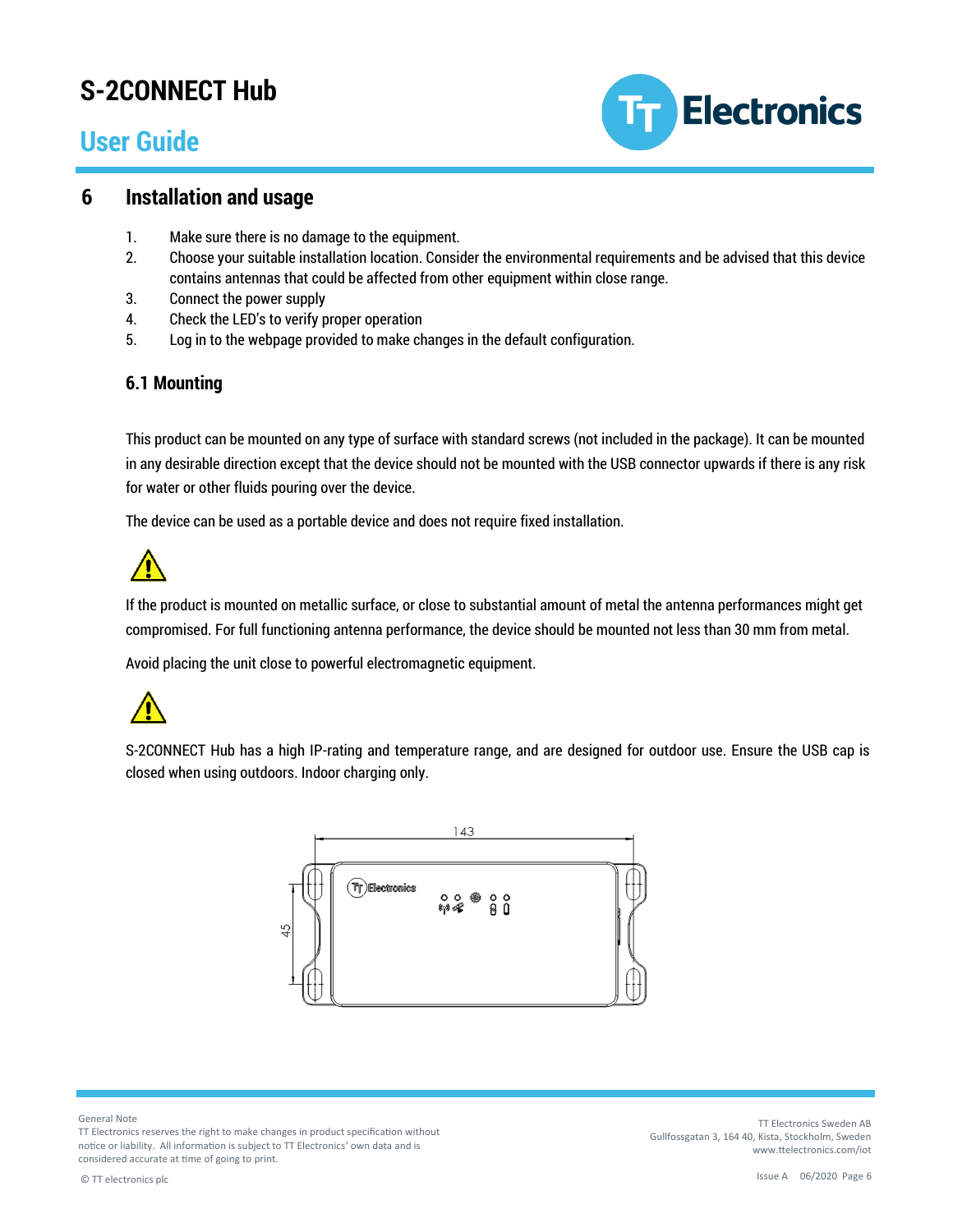### **User Guide**



#### **6.2 Switching the Device on**

This device switches on automatically following charging of the battery.

The battery is fully charged when the charging LED switches off. It may take up to 9 hours to charge a fully discharged battery.



#### **6.3 Using the Device**

This device is intended for strictly remote operation. Log in to your user interface to interact with the device.

#### **6.4 Battery Operation**

This device is primarily battery operated, but the external power supply can be continuously connected. The battery operation time can be up to 12 months, depending on configuration, surrounding temperature and other parameters.

#### **6.5 LED Functionality**

To maintain battery life all LEDs remain inactive unless communicating a function, as outlined in the table below.

| <b>LED</b>                                           | <b>Colour</b> | <b>Function</b>                                |  |
|------------------------------------------------------|---------------|------------------------------------------------|--|
| <b>GNSS</b><br>Yellow<br>Flashing = Satellite search |               |                                                |  |
| <b>Cellular Net-</b>                                 |               | Slow flash 20% ON, 80% OFF = Network Searching |  |
| work                                                 | Orange        | Slow flash 80% ON, 20% OFF = Idle mode         |  |
|                                                      |               | Fast flash 50% ON, 50% OFF = Data transfer     |  |
| Charging<br>Solid = Charging<br>Green                |               |                                                |  |
| Red<br>Low Battery                                   |               | Flashing = Low battery charge immediately      |  |



General Note

TT Electronics reserves the right to make changes in product specification without notice or liability. All information is subject to TT Electronics' own data and is considered accurate at time of going to print.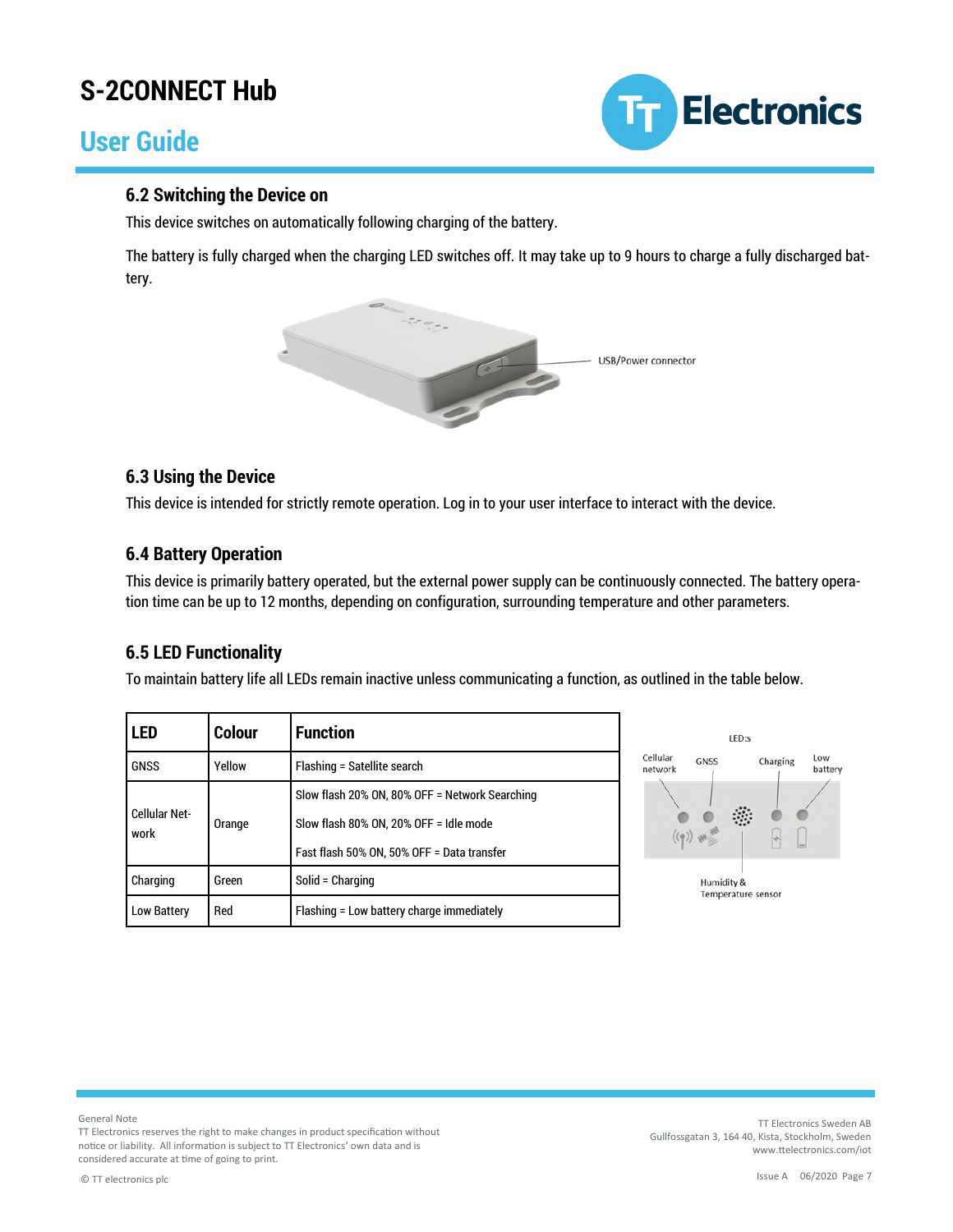### **User Guide**



### **7 Operating and Maintenance Recommendations**

Ensure the device is operated within the correct operating temperatures. Pay extra attention to the charging temperature.

This product requires no maintenance. It can be wiped clean with a damp cloth.

### **8 Error Handling, Faults and Repairing**

#### **8.1 Error Handling**

#### **8.1.1 First Action**

If the device does not operate as expected the first step is always to check if the battery is fully charged. The "Low battery LED" should indicate if the battery level is too low, but if you detect malfunction do always charge the battery as the first step to get back to normal operation.

#### **8.1.2 GNSS**

If the GNSS led is not lit after 3 minute of operation, try to bring the device outdoor to get free sight to the sky and check for GNSS fix. Keep in mind that GNSS positioning is mainly intended for outdoor usage, and there is no guarantee that it will always work in indoor environment

| <b>Problem</b>                                               | <b>Action</b>                                                                                                    |
|--------------------------------------------------------------|------------------------------------------------------------------------------------------------------------------|
| The device gets GNSS fix outdoors but not indoors            | Check with another device if it can get indoor fix.                                                              |
| More than one device tested, and none get indoor fix         | Find another indoor position for your device.                                                                    |
| The device can't get outdoor fix with free sight to the sky. | Are there any metal objects near the device? Any inter-<br>fering transmitters nearby? If no, replace the device |

#### **8.1.3 Cellular Network Malfunction**

If the mobile network LED never leaves the network search mode, it may have different causes. Low signal strength, nearby metal objects, low battery level can all be the reason why the device can't interact properly with the cellular network.

| <b>Problem</b>                                 | <b>Action</b>                                                   |
|------------------------------------------------|-----------------------------------------------------------------|
| The network operator for the device SIM sub-   | Bring your device to another area and check if it works         |
| scription might not have coverage in your area |                                                                 |
| It might be a problem with the SIM subscrip-   | Contact your SIM subscription company and ask them to check the |
| tion in your device                            | status for you SIM                                              |

#### **8.2 Faults and Repairing**

Faulty devices shall always be replaced. Do not try to repair the unit. The unit is sealed and cannot be opened without destroying the device.

### **9 Accessories and Peripherals**

S-2CONNECT Hub is part of a series of products including devices that can interoperate with S-2CONNECT Hub. Check the website for more information. Www.s-2connect.com

General Note

TT Electronics reserves the right to make changes in product specification without notice or liability. All information is subject to TT Electronics' own data and is considered accurate at time of going to print.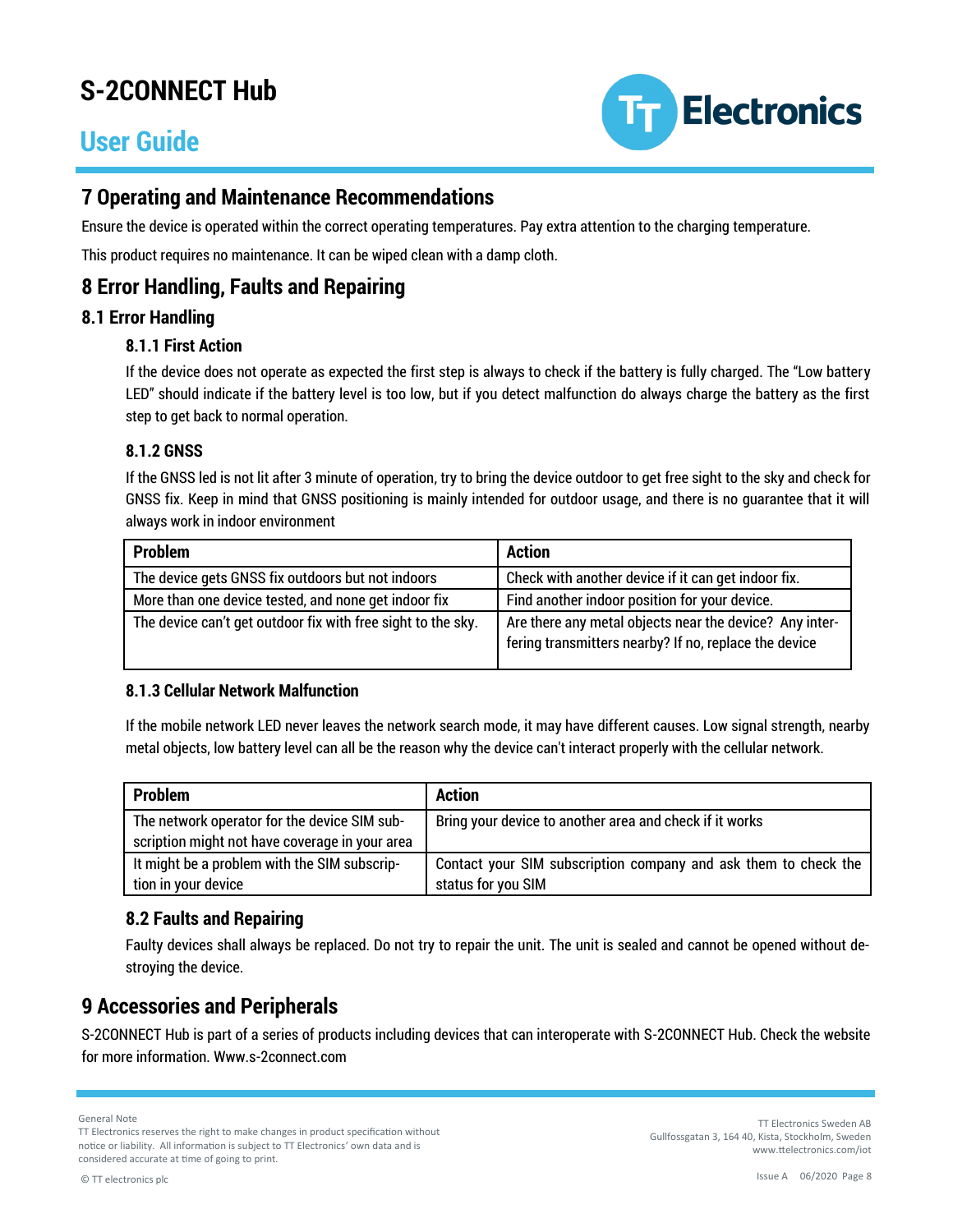### **User Guide**



### **10 Technical Parameters**

**10.1 Technical Data**

| S-2CONNECT Hub-Dimensions and Weight                                  |
|-----------------------------------------------------------------------|
| 155 x 65 x 20 mm (L x W x H), Nominal weight 200g (including battery) |
| <b>Included Cables</b>                                                |
| Power Charger EU/UK/US                                                |
| <b>Power</b>                                                          |
| Power via USB Micro-B connector, 5V, 1.3A                             |
| <b>Battery type</b>                                                   |
| 3.7V 6500mAh Li-Ion                                                   |
| <b>Charging Time</b>                                                  |
| 9 Hours                                                               |
| <b>Charging Temperature</b>                                           |
| 10°C to 45°C                                                          |
| <b>Housing</b>                                                        |
| Polycarbonate                                                         |
| <b>Operating Temperature</b>                                          |
| -30 $^{\circ}$ C to +60 $^{\circ}$ C                                  |
| <b>Operating Humidity</b>                                             |
| $0 - 95$ % RH, non-condensing                                         |
| <b>IP Rating</b>                                                      |
| IP <sub>67</sub>                                                      |
| <b>SIMS Interface</b>                                                 |
| Fixed SIM circuit. Not changeable                                     |

### **10.2 Radio Frequencies**

| <b>Radio technology</b> | <b>Frequency band</b>               | Maximum radio-frequency power |
|-------------------------|-------------------------------------|-------------------------------|
| <b>LTE</b>              | 1,2,3,4,5,8,12,13,18,19,20,25,28,39 | 24 dBm                        |
| 2G                      | 2,3,5,8                             | 33 dBm                        |
| <b>GNSS</b>             | GPS, GLONASS, QZSS                  |                               |
| <b>Bluetooth</b>        | 2.4 GHz BLE                         |                               |

General Note

TT Electronics reserves the right to make changes in product specification without notice or liability. All information is subject to TT Electronics' own data and is considered accurate at time of going to print.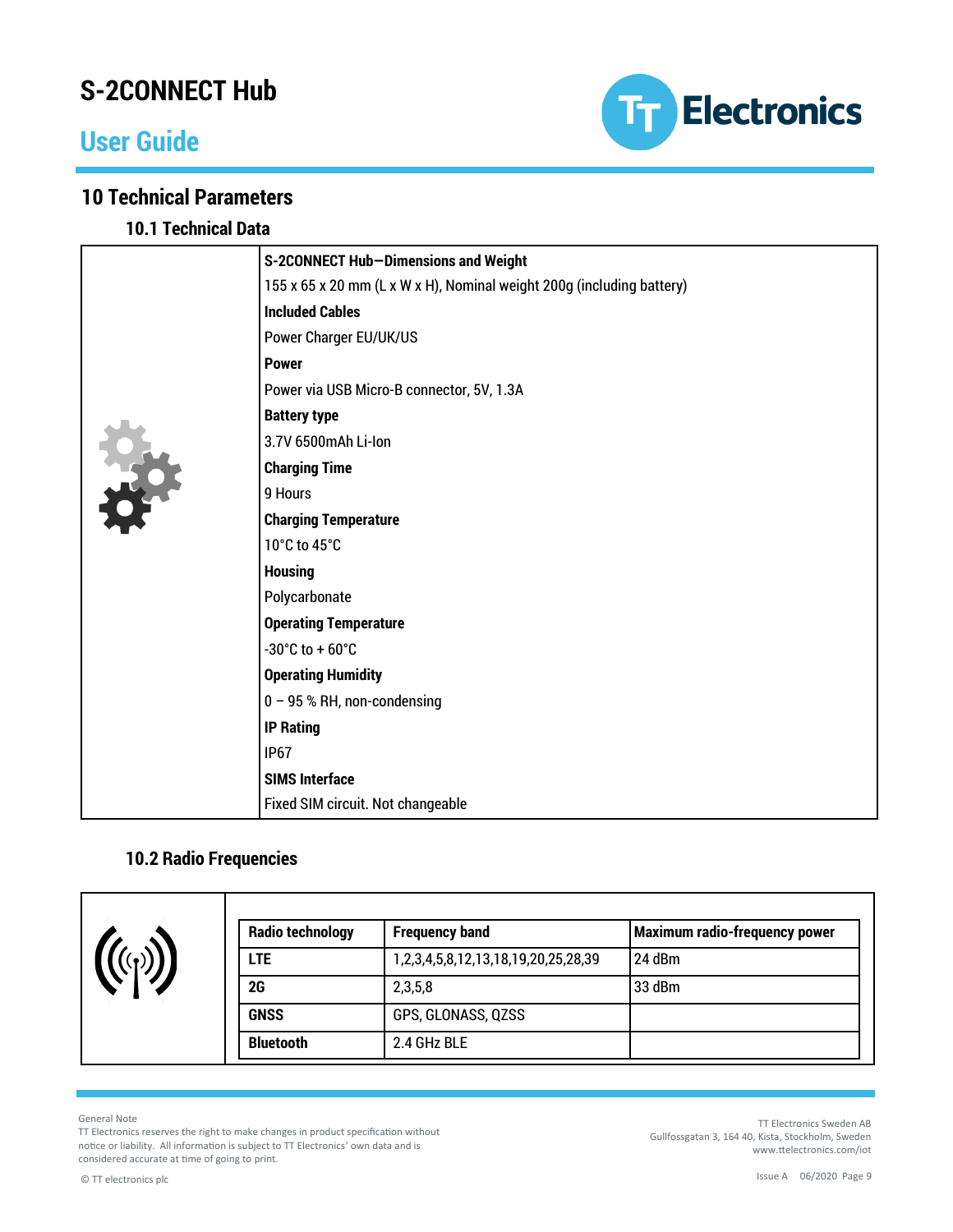### **User Guide**



### **11 Compliances**

**11.1 Declaration of Conformity**

#### **Simplified EU Declaration of Conformity**

TT Electronics hereby declares that S-2CONNECT Hub is in compliance with the essential requirements of the following EU directives:

- RED 2014/53/EU
- RoHS 2011/65/EC
- WEEE 2012/19/EU

Full text of the conformity is available at: www.s-2connect.com

This equipment complies with EU radiation exposure limits set fourth for an uncontrolled equipment. This equipment should be installed and operated with minimum distance 20 cm between the device and the user and/or any bystander.

#### **11.2 FCC Compliance**

S-2CONNECT Hub has been tested to fulfil the FCC requirements. Test reports are available upon request.

Note: This equipment has been tested and found to comply with the limits for a Class A digital device, pursuant to part 15 of the FCC Rules. These limits are designed to provide reasonable protection against harmful interference when the equipment is operated in a commercial environment. This equipment generates, uses and can radiate radio frequency energy and, if not installed and used in accordance with the instruction manual, may cause harmful interference to radio communications. Operation of this equipment in a residential area is likely to cause harmful interference in which case the user will be required to correct the interference at their own expense.

General Note

TT Electronics reserves the right to make changes in product specification without notice or liability. All information is subject to TT Electronics' own data and is considered accurate at time of going to print.